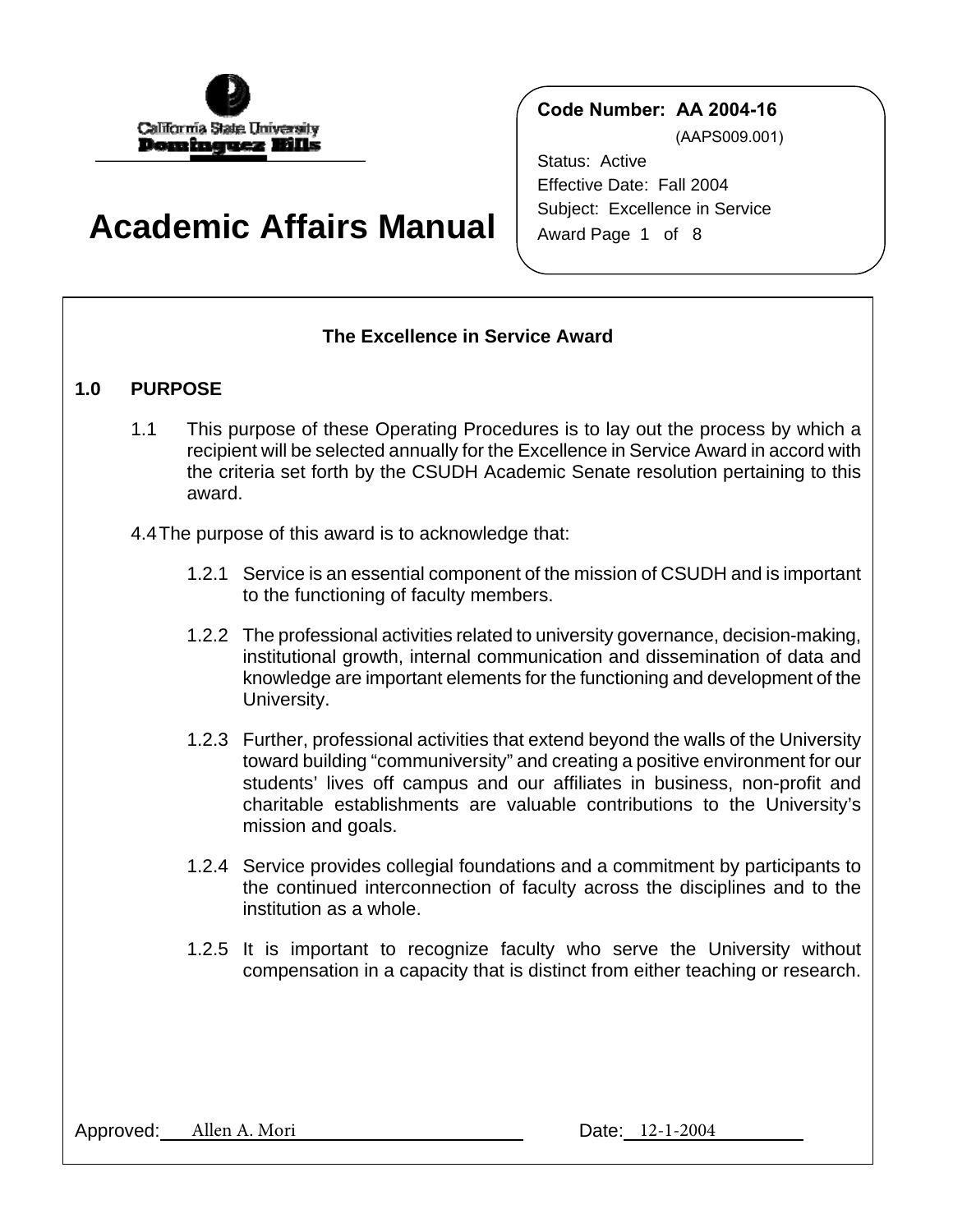Code Number: **AA 2004-16** (AAPS009.001) Page 2 of 8

## **2.0 ORGANIZATIONS AFFECTED**

- 2.1 All CSUDH faculty and lecturers, except those who perform their service primarily at another campus
- 2.2 The Provost and Vice President for Academic Affairs
- 2.3 The Assistant Vice President for Faculty Affairs
- 2.4 The University Leaves and Honors Committee

## **3.0 REFERENCES AND RELATED PROCEDURES**

- 3.1 References: The CSUDH Academic Senate resolution on the Excellence in Service Award
- 3.2 Related Procedures: Academic Senate resolutions and Academic Affairs Operating Procedures pertaining to other University faculty awards

## **4.0 POLICY**

- 4.1 All CSUDH faculty and lecturers, except those who perform their service primarily at another campus, are eligible, if they have not have received the award in the past five years. Faculty who primarily perform their service at another campus shall not be eligible.
- 4.2 The service activities cited as the basis for this award must have been performed in the capacity of employment at CSUDH and be above and beyond the required level of service.
- 4.3 The Excellence in Service Award is established to recognize faculty contributions to University governance and development. Consideration is based on the quality and degree of service in a number of areas, including:
	- 4.3.1 Working on committees, task forces, councils, etc.;
	- 4.3.2 Giving seminars;
	- 4.3.3 Developing programs with elementary, middle or high schools;
	- 4.3.4 Student counseling and advising;
	- 4.3.5 Working on the Academic Senate or statewide Senate;
	- 4.3.6 Contributing to professional societies such as the moderation of panels;
	- 4.3.7 The drafting of important documents such as mission statements and by-laws.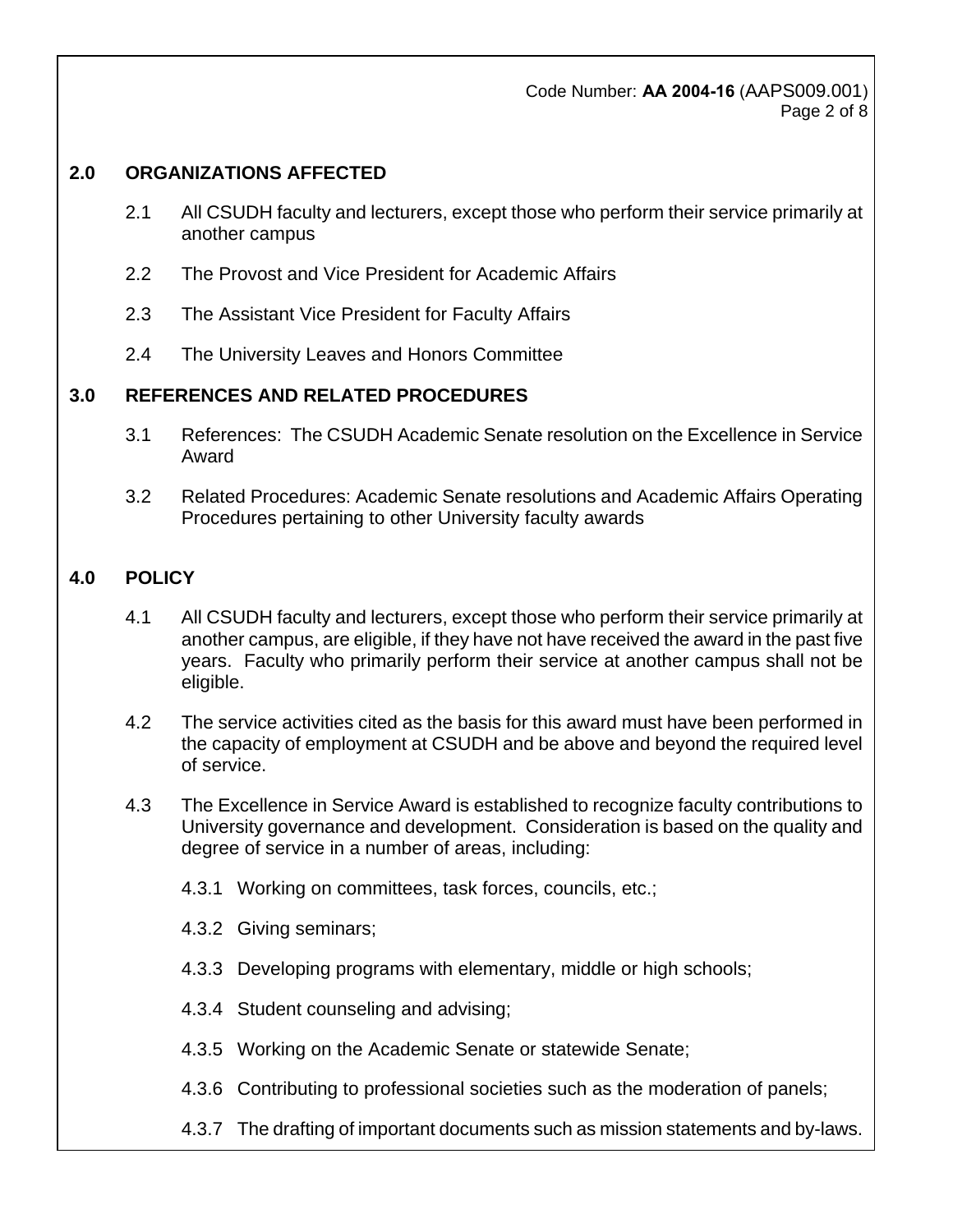#### Code Number: **AA 2004-16** (AAPS009.001) Page 3 of 8

- 4.4 Consideration shall also be given to
	- 4.4.1 The visibility of results of such service on the University campus;
	- 4.4.2 Evidence of originality and creativity in providing solutions to, and/or in resolving, institutional questions facing the University;
	- 4.4.3 Evidence of excellence and dedication to the Dominguez Hills campus and community;
	- 4.4.4 Recognition by peers and the public.
- 4.5 The University Leaves and Honors Committee shall adjudicate the Excellence in Service Award.
- 4.6 The call for nominations shall be consistent with other University faculty awards.
- 4.7 Any CSUDH faculty member may submit no more than one nomination.

#### **5.0 DEFINITIONS**

5.1 Eligible Faculty: Faculty and lecturers employed by CSUDH who are not primarily performing their service at another campus

#### **6.0 RESPONSIBILITIES**

- 6.1 The Assistant Vice President for Faculty Affairs
	- 6.1.1 The Assistant Vice President for Faculty Affairs (AVPFA) shall be responsible for organizing the nomination process for this award.
		- 6.1.1.1 By the first working day in November of each year, the AVPFA shall cause a notification to be issued to all CSUDH faculty, staff and students announcing the nomination process for this award.
			- 6.1.1.1.1 This notice shall go in e-mail format to the entire campus community and/or be posted so that everyone has access to it.
			- 6.1.1.1.2 The notice shall include the purpose of this award (see 1.2) and the policy concerning eligibility and the types of evidence that may be submitted in support of the nomination  $(see 4.1 - 4.4).$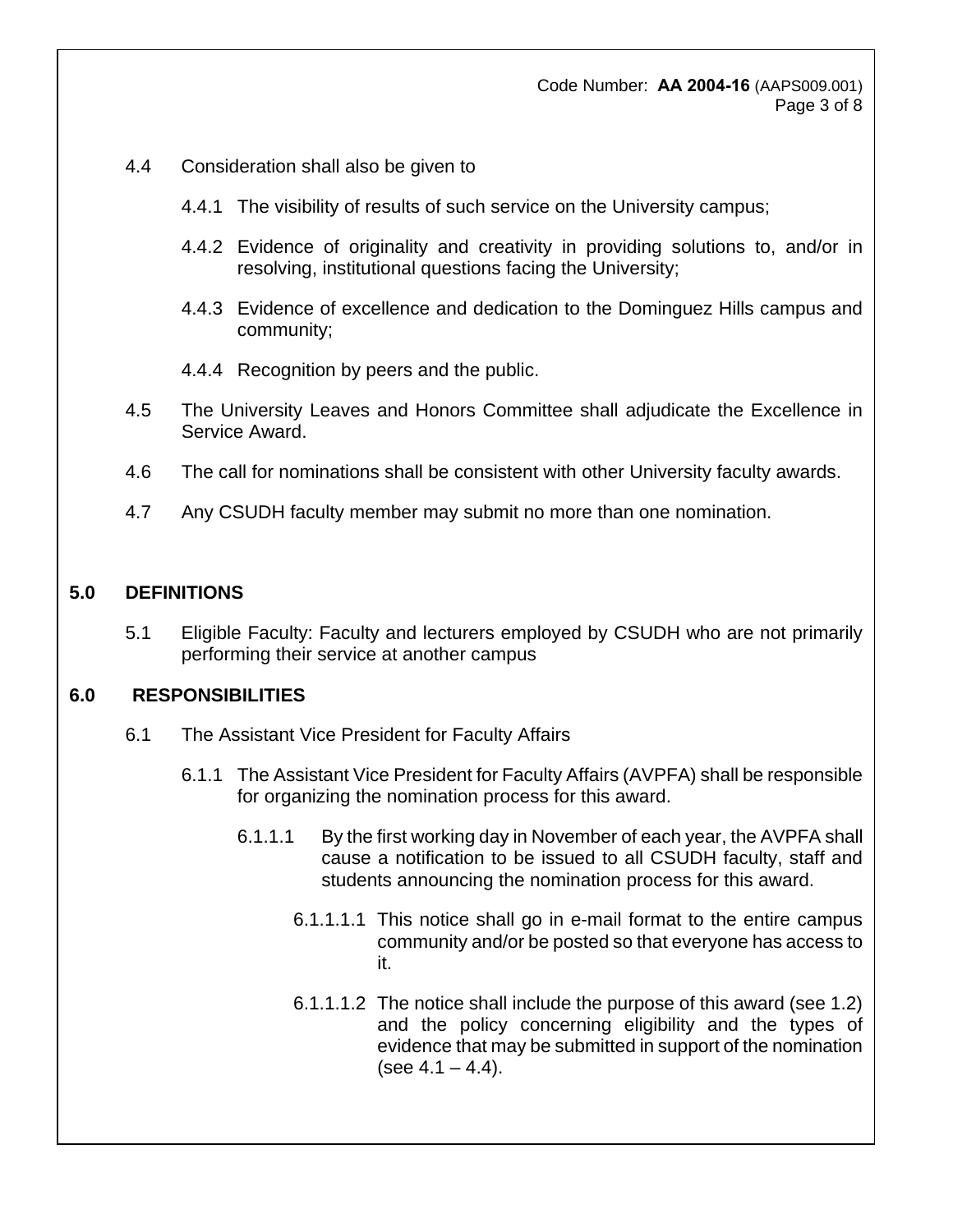Code Number: **AA 2004-16** (AAPS009.001) Page 4 of 8

- 6.1.1.1.3 The nomination notification shall indicate that:
	- 6.1.1.1.3.1 Any member of the campus community -- faculty, staff or student -- may nominate a faculty member for the award.
	- 6.1.1.1.3.2 All nominations must include the reason(s) why the person being nominated warrants consideration for the award.
	- 6.1.1.1.3.3 All nominations must be signed by the person making the nomination.
	- 6.1.1.1.3.4 Each member of the campus community may nominate no more than one person.
	- 6.1.1.1.3.5 Faculty may nominate themselves.
	- 6.1.1.1.3.6 All nominations must be received in the office of the AVPFA by 5 p.m. on the last working day in November.
- 6.1.2 The AVPFA shall collate the nominations, confirm the eligibility of those nominated, and then notify each of the eligible nominees of his/her nomination.
	- 6.1.2.1 The notification shall be sent by the  $10<sup>th</sup>$  working day in December.
	- 6.1.2.2 The notification shall include the purpose of this award (see 1.2) and the policy concerning eligibility and the types of evidence that may be submitted in support of the nomination (see  $4.1 - 4.4$ ).
	- 6.1.2.3 The notification shall indicate that:
		- 6.1.2.3.1 Each nominee, if s/he wishes to be considered a candidate, should submit a mini-file of supporting material consistent with the criteria for the award but must at least sign a release allowing members of the University Leaves and Honors Committee access to his/her Personnel Action File. The mini-file must specifically address the criteria for the award.
		- 6.1.2.3.2 The mini-file and/or release must be received in the office of the AVPFA by no later than 5 p.m. on the last working day in January.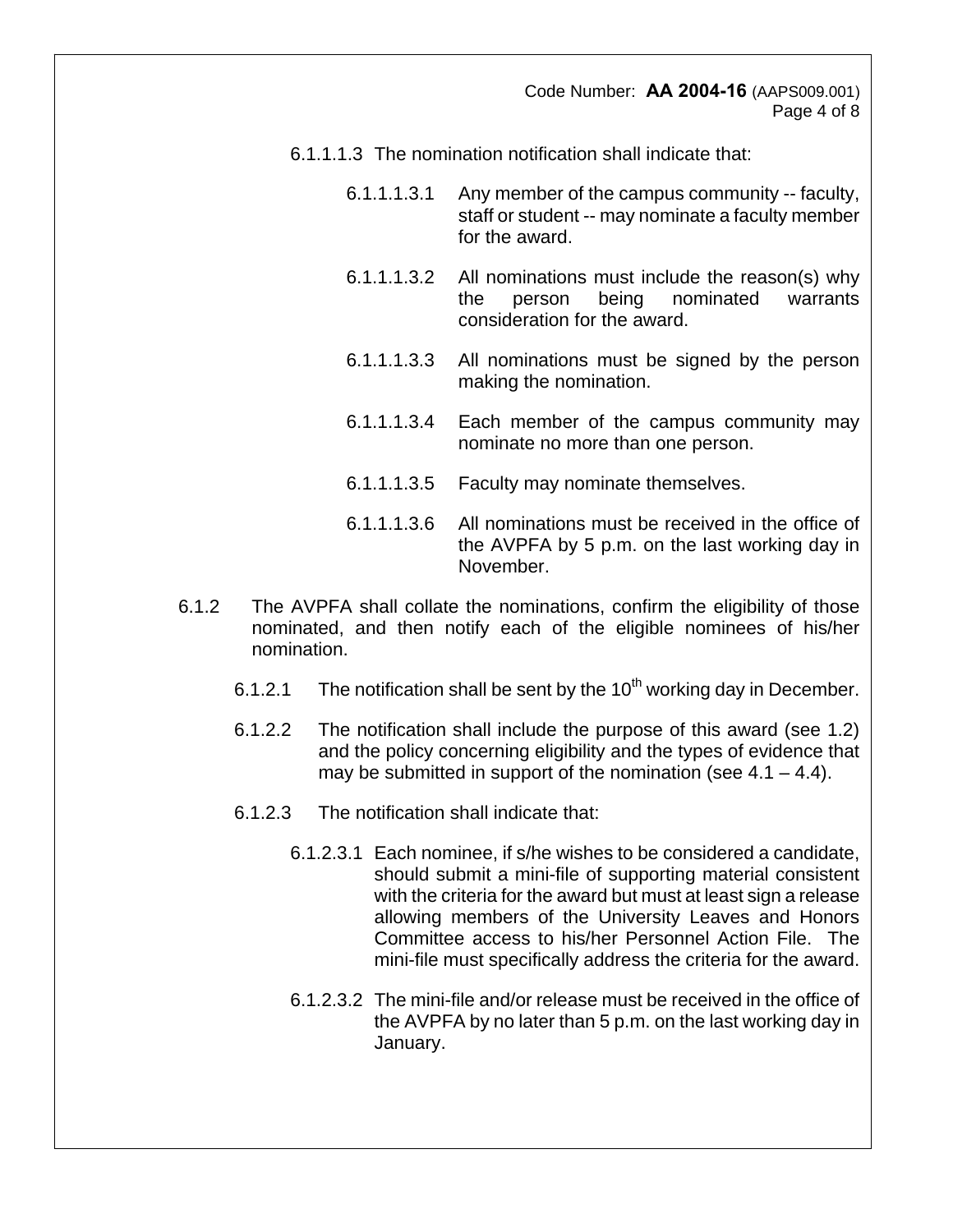Code Number: **AA 2004-16** (AAPS009.001) Page 5 of 8

- 6.1.2.3.3 The failure to submit a mini-file or release by this time will be taken to mean that the nominee does not wish to be considered a candidate for this award.
- 6.1.3. The AVPFA shall collate the documents from all those wishing to be considered candidates and then forward the list of candidates, together with all documents supporting these candidacies, to the Chair of the University Leaves and Honors Committee by the 10th working day in February.
- 6.1.4 Upon receipt from the University Leaves and Honors Committee of notification of their selection of the recipient of this award, the AVPFA shall notify the Provost as to the name of the recipient and shall forward to the Provost the person's mini-file and other supporting documents, including the cover document provided by the Committee.
- 6.2 The University Leaves and Honors Committee shall:
	- 6.2.1 Receive from the AVPFA the list of candidates for this award, together with all documents supporting their candidacies.
	- 6.2.2 Applying the criteria implicit in the purpose of this award (see 1.2) and the policies relevant to this award (see  $4.1 - 4.4$ ), select a recipient for the current academic year
	- 6.2.3 By the 10th working day in March, notify the AVPFA of the identity of the selected recipient, and forward to the AVPFA that person's mini-file, together with a cover document indicating the basis for the Committee's selection.
- 6.3 The Provost and Vice President for Academic Affairs shall:
	- 6.3.1 Receive from the AVPFA the name of the person selected to receive this award, together with the supporting documents.
	- 6.3.2 Inform the President of the name of the person selected to receive this award and make the supporting documents available to the President if he so desires.
	- 6.3.3 Announce, or ask the President to announce, the recipient at the same time as, and in a manner similar to, the announcement of the recipients of the Lyle E. Gibson Dominguez Hills Distinguished Teacher; the Research, Scholarship, and Creative Activities; and the Presidential Outstanding Professor awards.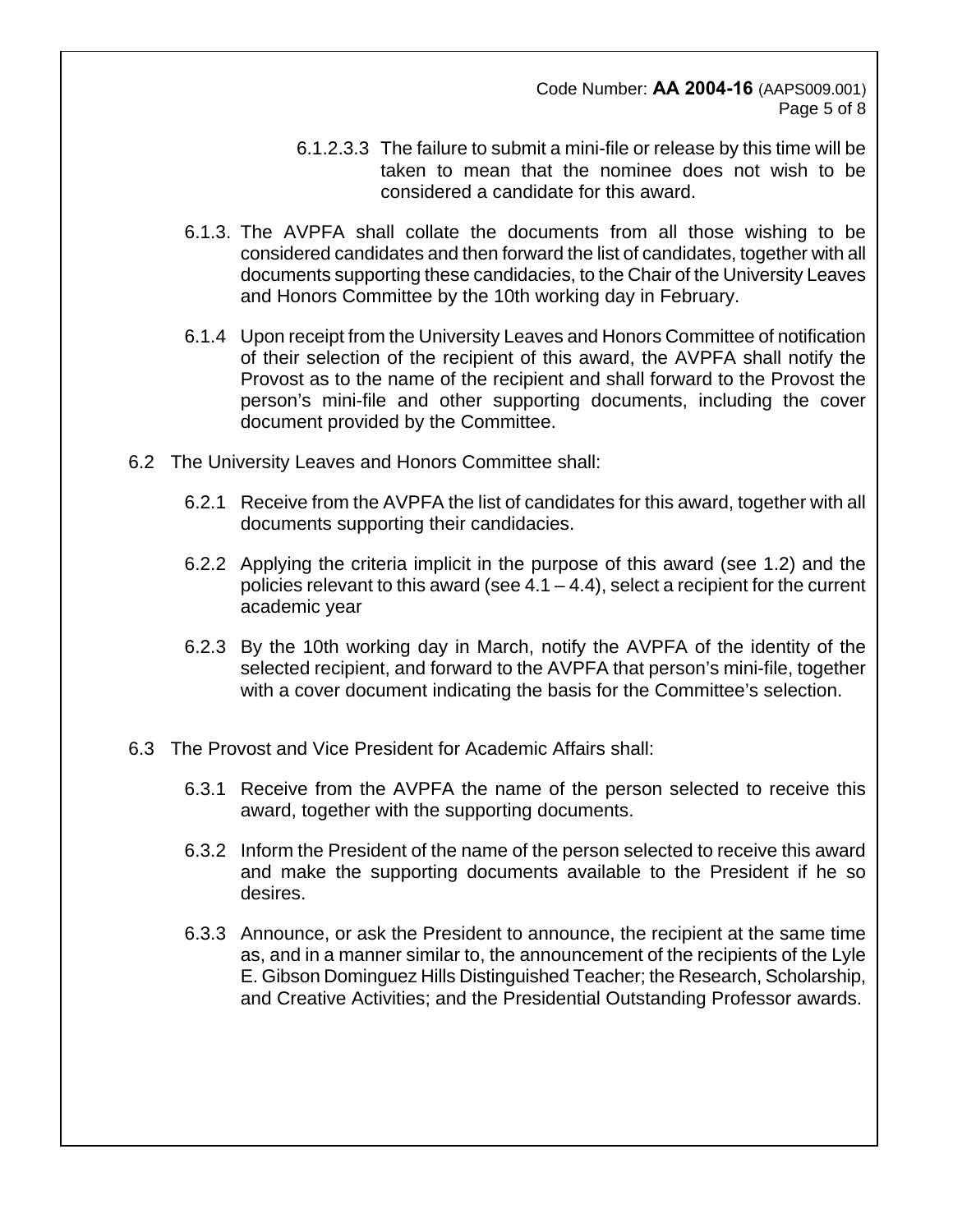Code Number: **AA 2004-16** (AAPS009.001) Page 6 of 8

- 6.3.4 Cause the name of the recipient to be acknowledged at Honors Convocation and at Commencement that year in a manner similar to that of the other faculty recipients.
- 6.3.5 Cause the recipient to be acknowledged at other appropriate awards receptions.
- 6.3.6 Cause a certificate, and a monetary award that is consistent with the Lyle E. Gibson Dominguez Hills Distinguished Teacher award and the Research, Scholarship, and Creative Activity award, to be given to the recipient.
- **7.0 PROCEDURES** (This sections consists of a summary of the steps described in section # 6, with those steps placed in chronological order.)
	- 7.1 The Assistant Vice President for Faculty Affairs
		- 7.1.1 The AVPFA shall be responsible for organizing the nomination process for this award.
			- 7.1.1.1 By the first working day in November of each year, the AVPFA shall cause a notification to be issued to all CSUDH faculty, staff and students announcing the nomination process for this award.
				- 7.1.1.1.1 This notice shall go in e-mail format to the entire campus community and/or be posted so that everyone has access to it
				- 7.1.1.1.2 The notice shall include the purpose of this award (see 1.2) and the policy concerning eligibility and the types of evidence that may be submitted in support of the nomination (see  $4.1 - 4.4$ ).
				- 7.1.1.1.3 The nomination notification shall indicate that:
					- 7.1.1.1.3.1 Any member of the campus community -- faculty, staff or student -- may nominate a faculty member for the award.
					- 7.1.1.1.3.2 All nominations must include the reason(s) why the person being nominated warrants consideration for the award.
					- 7.1.1.1.3.3 All nominations must be signed by the person making the nomination.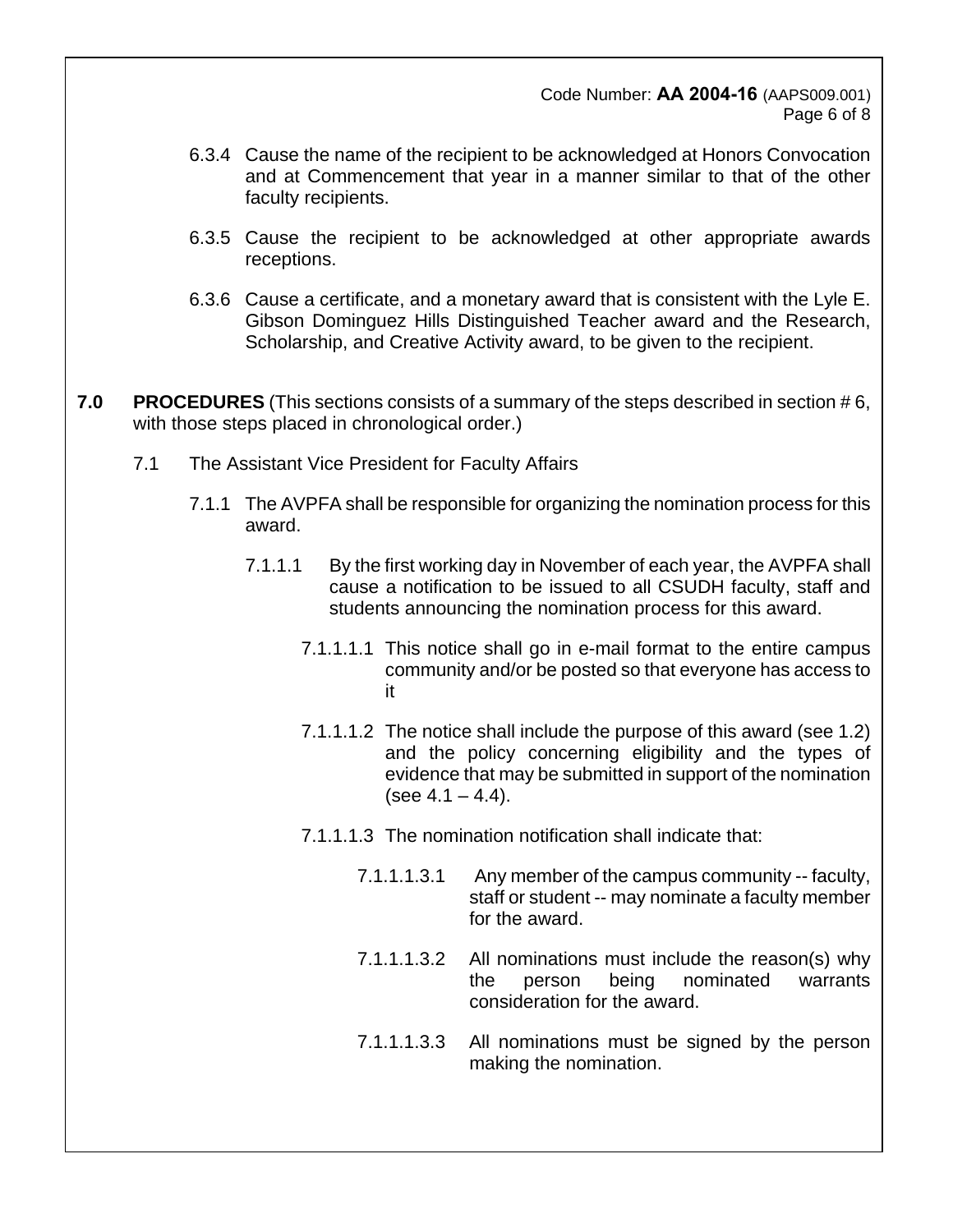Code Number: **AA 2004-16** (AAPS009.001) Page 7 of 8

- 7.1.1.1.3.4 Each member of the campus community may nominate no more than one person
- 7.1.1.1.3.5 Faculty may nominate themselves.
- 7.1.1.1.3.6 All nominations must be received in the office of the AVPFA by 5 p.m. on the last working day in November.
- 7.1.2 The AVPFA shall collate the nominations, confirm the eligibility of those nominated, and then notify each of the eligible nominees of his/her nomination.
	- 7.1.2.1 The notification shall be sent by the  $10<sup>th</sup>$  working day in December.
	- 7.1.2.2 The notification shall include the purpose of this award (see 1.2) and the policy concerning eligibility and the types of evidence that may be submitted in support of the nomination (see  $4.1 - 4.4$ ).
	- 7.1.2.3 The notification shall indicate that:
		- 7.1.2.3.1 Each nominee, if s/he wishes to be considered a candidate, should submit a mini-file of supporting material consistent with the criteria for the award but must at least sign a release allowing members of the University Leaves and Honors Committee access to his/her Personnel Action File. The mini-file must specifically address the criteria for the award.
		- 7.1.2.3.2 The mini-file and/or release must be received in the office of the AVPFA by no later than 5 p.m. on the last working day in January.
		- 7.1.2.3.3 The failure to submit a mini-file or release by this time will be taken to mean that the nominee does not wish to be considered a candidate for this award.
- 7.1.3 The AVPFA shall collate the documents from all those wishing to be considered candidates and then forward the list of candidates, together with all documents supporting these candidacies, to the Chair of the University Leaves and Honors Committee by the 10th working day in February.